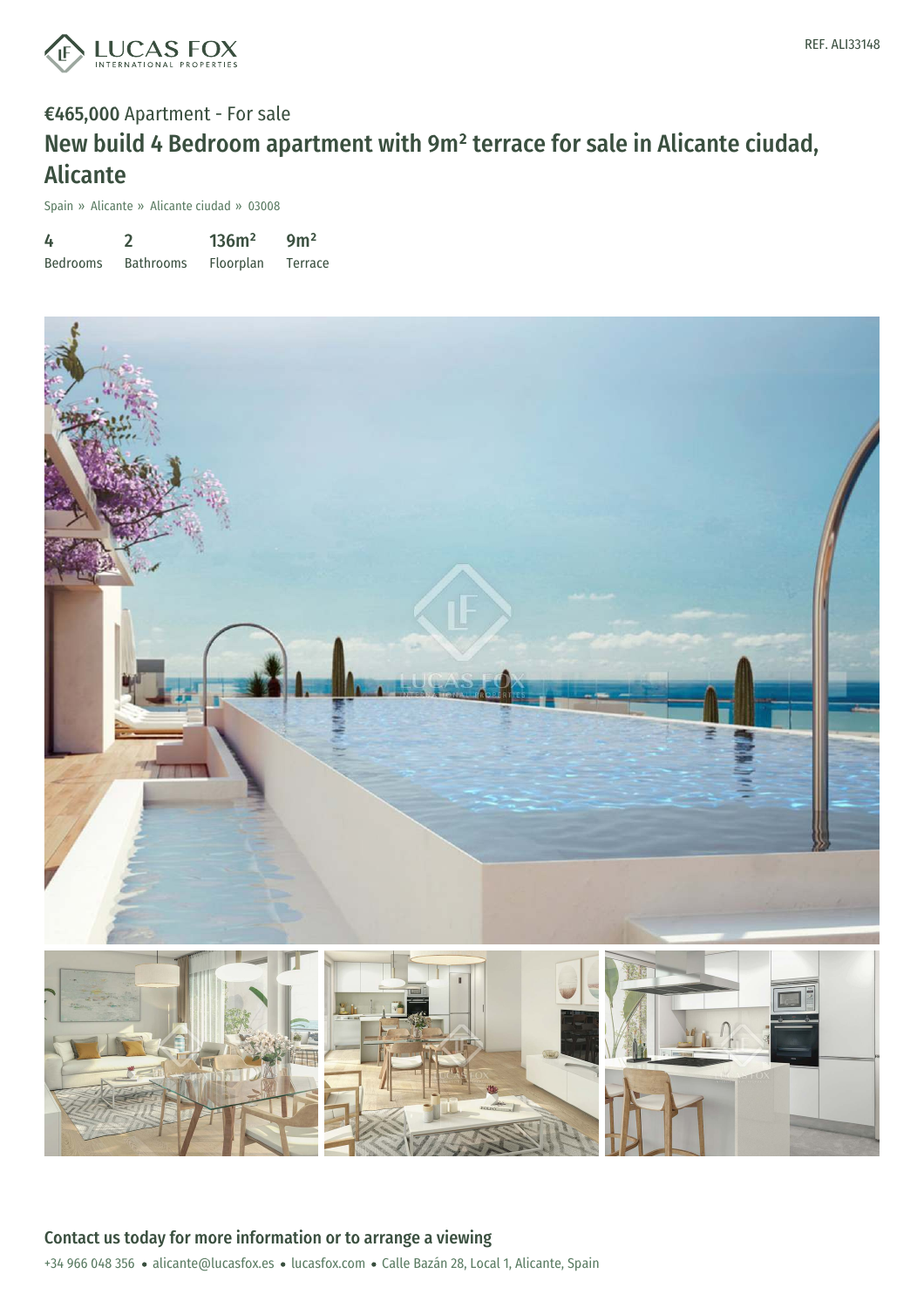

# €465,000 Apartment - For sale New build 4 Bedroom apartment with 9m² terrace for sale in Alicante ciudad, Alicante

Spain » Alicante » Alicante ciudad » 03008

4 Bedrooms 2 Bathrooms 136m² Floorplan 9m² Terrace

#### **OVERVIEW**

## Magnificent new-build apartment with sea views, swimming pool and rooftop gym for sale on the seafront, 3 minutes' walk from the centre of Alicante.

Lucas Fox presents this magnificent new-build development, in a first-class building with a swimming pool overlooking the sea, in the new area of Benalua Sur, in the heart of Alicante. Benalua Sur is one of the most modern neighborhoods in Alicante, three minutes walk from the centre and 15 minutes from the marina. In this area you will have all the services at your fingertips such as supermarkets, restaurants, parks, and much more, in a beautiful setting with the Mediterranean Sea at your feet.

Its construction has been commissioned by one of the best promoters in the territory, winner of several prizes and working with famous architects. The development offers excellent services, such as an indoor swimming pool and gym, community parking and optional storage rooms.

This house is located on the first floor of the building and is distributed in four bedrooms and two bathrooms, facing south and with frontal views towards the sea from the terrace. Upon entering the house, we have on our left a spacious and bright living room with an open kitchen, with access to the terrace with sea views. From the kitchen you can also access a laundry room. To the right of the entrance, we have the night area with three bedrooms, each with its built-in wardrobe. In the background we have a complete bathroom. Finally, the last door on the left allows us to enter the master bedroom with its private bathroom and dressing room, as well as access to its own terrace.

For greater comfort, the [apartment](mailto:alicante@lucasfox.es) has [hot/cold](https://www.lucasfox.com) air conditioning with heat pump, an exterior thermal insulation system, wood-effect porcelain stoneware floors, modern furniture and wardrobes in each room. The kitchen is fully equipped with high-end appliances, including an induction hob, stainless steel extractor hood, built-in column oven and microwave, as well as a stainless steel sink and compact quartz countertop.

This project stands out for its focus on sustainability and well-being. The house is of low consumption, with technologies such as aerothermal energy with accumulation that, in addition to producing domestic hot water, feeds the heating through radiators and the air conditioning through ducts, which allows significant energy savings.



#### [lucasfox.com/go/ali33148](https://www.lucasfox.com/go/ali33148)

Sea views, Heated swimming pool, Terrace, Concierge service, Gym, Private garage, Lift, Natural light, Communal terrace, Modernist building, Parking, Air conditioning, Alarm, Balcony, Built-in wardrobes, Chill out area, Double glazing, Equipped Kitchen, Exterior, Near international schools, New build, Playroom, Security, Storage room, Transport nearby, Views, Wheelchair access

### Contact us today for more information or to arrange a viewing

+34 966 048 356 · alicante@lucasfox.es · lucasfox.com · Calle Bazán 28, Local 1, Alicante, Spain